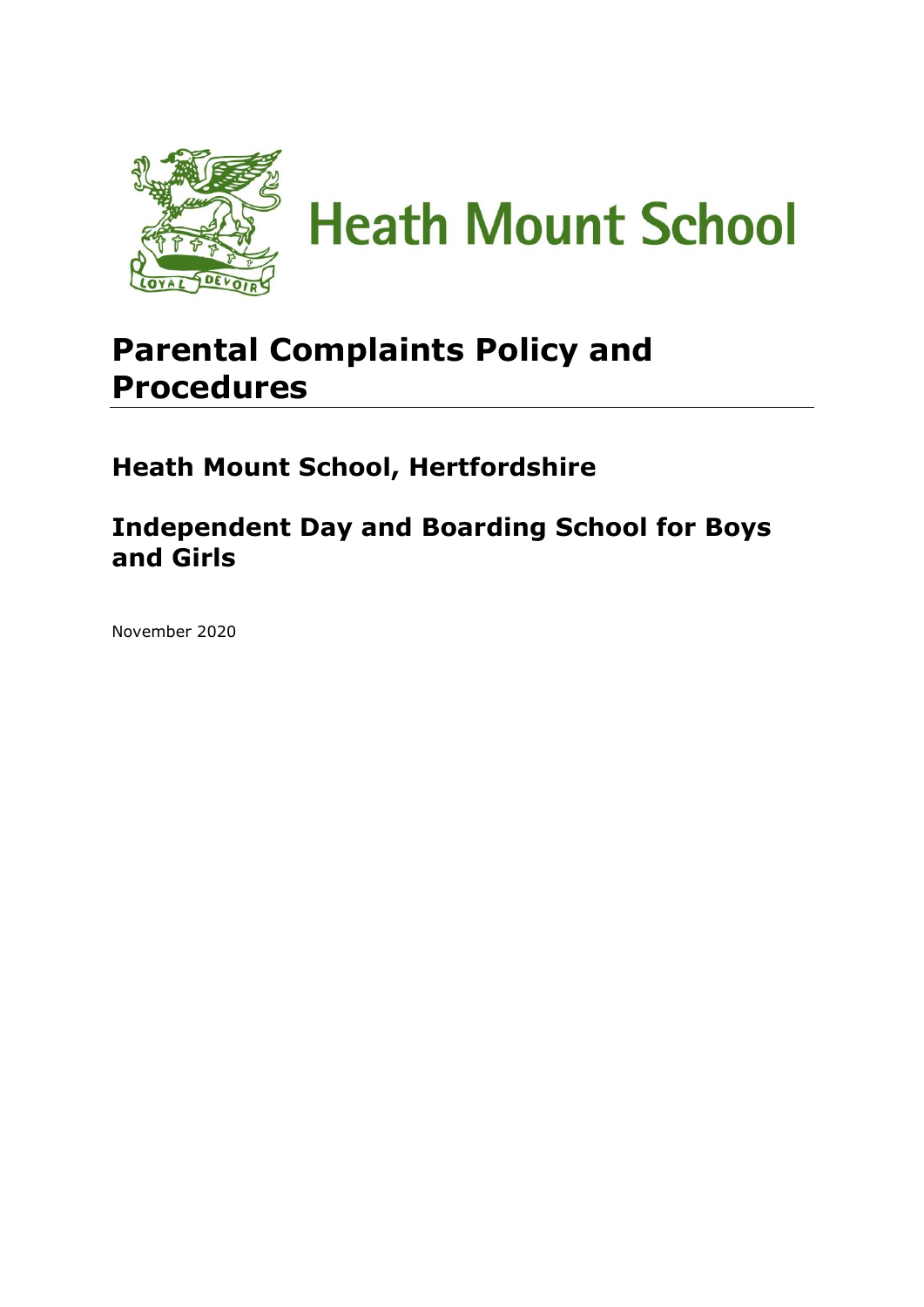## **Contents**

| 6  |                                                                 |  |
|----|-----------------------------------------------------------------|--|
|    |                                                                 |  |
| 8  |                                                                 |  |
| 9  |                                                                 |  |
| 10 |                                                                 |  |
| 11 | Complaints to Ofsted and the Independent Schools Inspectorate 8 |  |
| 12 |                                                                 |  |
|    |                                                                 |  |
|    |                                                                 |  |

# **Appendix**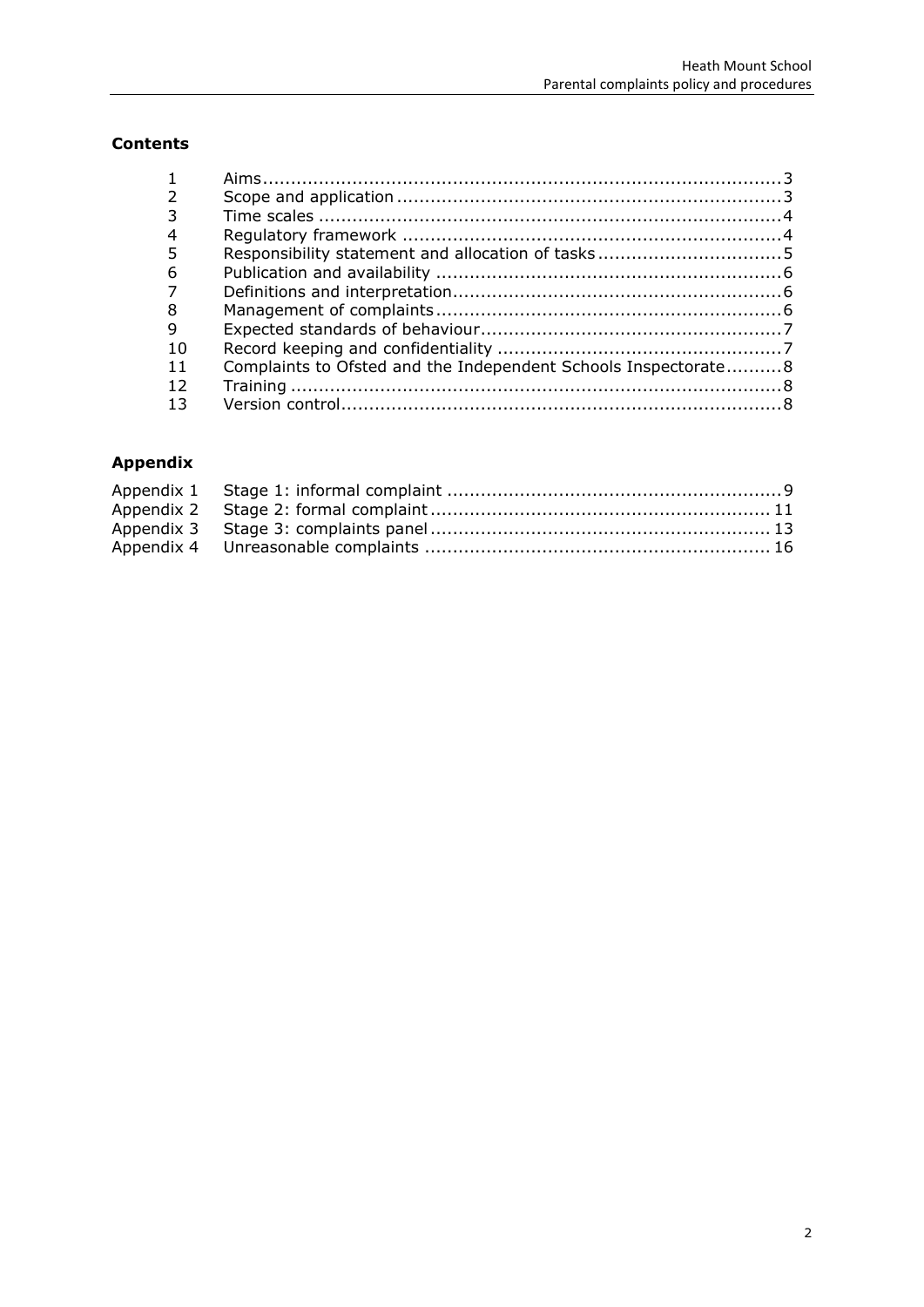## <span id="page-2-0"></span>1 **Aims**

- 1.1 This is the complaints policy of Heath Mount School (**School**).
- 1.2 The aims of this policy and related procedures are to provide a framework for the resolution of complaints which:
	- 1.2.1 allows for their resolution informally and sets out the School's formal procedures where this is not achievable;
	- 1.2.2 is easily accessible and publicised, simple to understand and use and impartial and non-adversarial;
	- 1.2.3 enables a full and fair investigation where appropriate;
	- 1.2.4 respects people's desire for confidentiality;
	- 1.2.5 addresses all the points at issue and provides an effective response and appropriate redress, where necessary;
	- 1.2.6 provides information to the School's senior leadership / management team so that services can be improved; and
	- 1.2.7 helps to create a culture of safety, equality and protection.

## <span id="page-2-1"></span>2 **Scope and application**

- 2.1 This policy applies to the whole School including the Early Years Foundation Stage (**EYFS**)].
- 2.2 This policy applies only to complaints by parents. The School has separate grievance and whistleblowing policies to cover concerns that a member of staff may have. See paragraph 8.2 below, for complaints from pupils.
- 2.3 This policy applies to any expression of dissatisfaction however made about actions taken, or a lack of action, by the School where a parent seeks action by the School
- 2.4 This policy does not apply to exclusions, to which the School's expulsion, removal and review policy applies.
- 2.5 This policy applies to complaints from each of the following:
	- 2.5.1 a parent or parents of current pupils;
	- 2.5.2 a parent or parents of former pupils if the complaint was initially raised when the pupil was registered at the School;
	- 2.5.3 a parent or parents of prospective pupils.
- 2.6 The School will not normally investigate anonymous complaints (except for Child Protection matters) and therefore these procedures do not provide for a resolution of anonymous complaints.
- 2.7 If appropriate, the School will acknowledge that a complaint is upheld, wholly or in part. In addition, it may offer:
	- 2.7.1 an explanation;
	- 2.7.2 an admission that it could have been handled differently or better;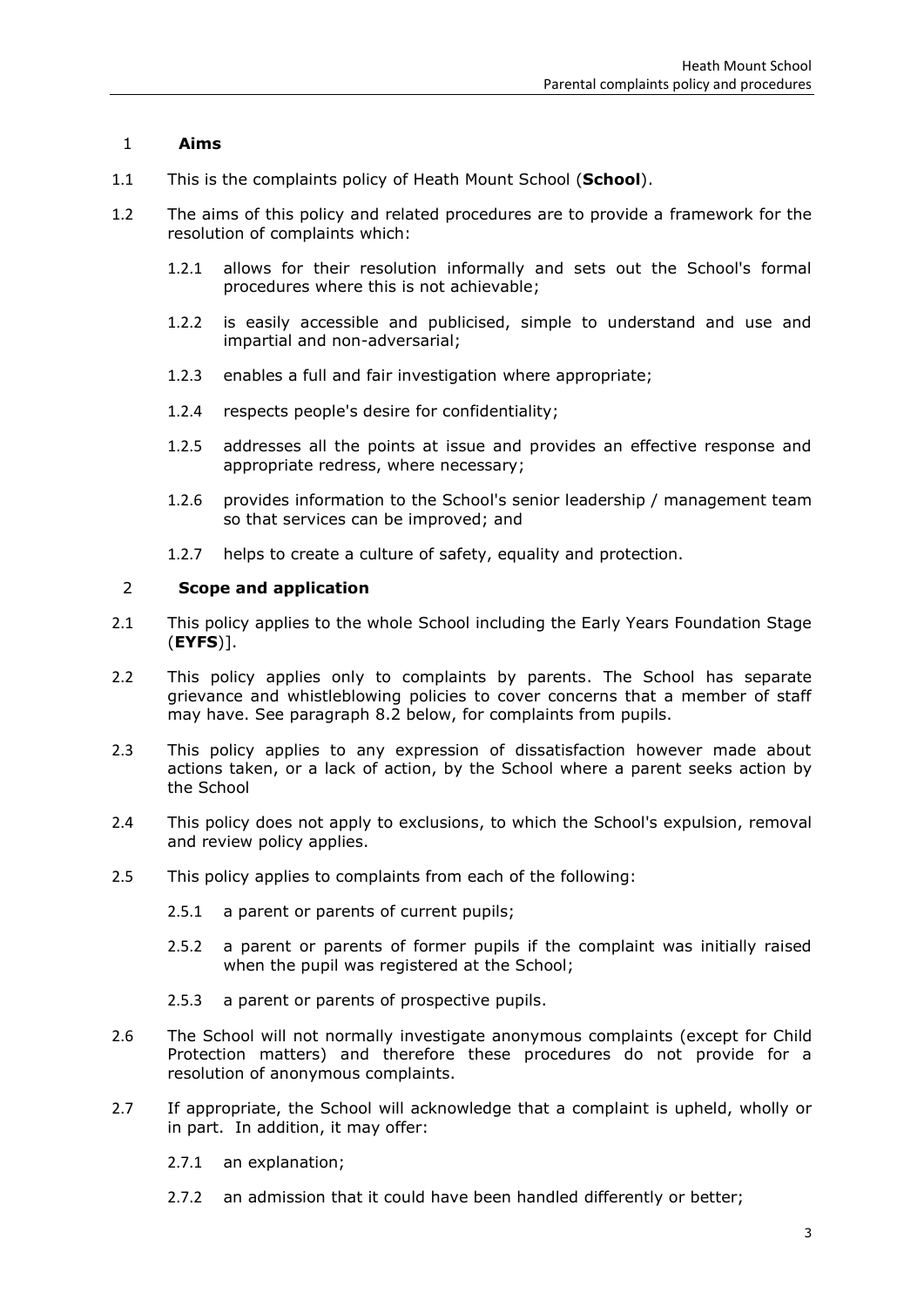- 2.7.3 an assurance that the School will try to ensure that the event complained of will not happen again and an explanation of the steps taken in this respect;
- 2.7.4 an undertaking to review policies and / or procedures;
- 2.7.5 an apology.
- 2.8 Requests for financial awards, such as claims for compensation, damages or fee refunds, are beyond the scope of the School's complaints procedures
- 2.9 All parents should be aware that regardless of the nature of a complaint and whether it is upheld, parents are not entitled to details of any related sanctions imposed on staff, pupils or parents for reasons of data protection and confidentiality.
- 2.10 There may be occasions when it is necessary or reasonable to deviate from this complaints procedure if this is reasonable and justified. Complainants will be notified of the changes.
- 2.11 The School encourages anyone with any concerns about the School's operation to raise them with the School. They are asked to do so by writing to the Head or Chair of Governors, setting out their concerns and the action sought.

## <span id="page-3-0"></span>3 **Time scales**

- 3.1 The School aims to resolve all complaints efficiently and promptly and parents are encouraged to bring any matter causing concern to the School's attention as soon as possible. Whenever possible, a complaint should be raised within three months of the incident, or where a series of associated incidents have occurred, within three months of the last of these incidents. The School will however consider complaints made outside of this time frame if exceptional circumstances apply. A complaint raised outside this timescale should therefore include details of the issues which led to the delay.
- 3.2 Timescales for each stage of the School's complaints procedure are set out below. It is expected that the management of every complaint will progress in a timely manner. Where there are exceptional circumstances resulting in a delay to the timescales for a stage of the complaints procedure (such as other bodies investigating aspects of the complaint), the School will notify the parent and inform them of the new timescales as soon as possible.
- 3.3 Complaints which are raised in the School holidays will usually be deemed to have been received on the first working day after receipt.
- 3.4 If a Parent commences legal action against the School in relation to their complaint, the Head or Chair of Governors will consider whether to suspend the complaints procedure until those proceedings have been concluded.

## <span id="page-3-1"></span>4 **Regulatory framework**

- 4.1 This policy has been prepared to meet the School's responsibilities under:
	- 4.1.1 Education (Independent School Standards) Regulations 2014 (**ISSR**);
	- 4.1.2 *Boarding schools: national minimum standards* (Department for Education (**DfE**), April 2015);
	- 4.1.3 *Statutory framework for the Early Years Foundation Stage* (DfE, March 2017);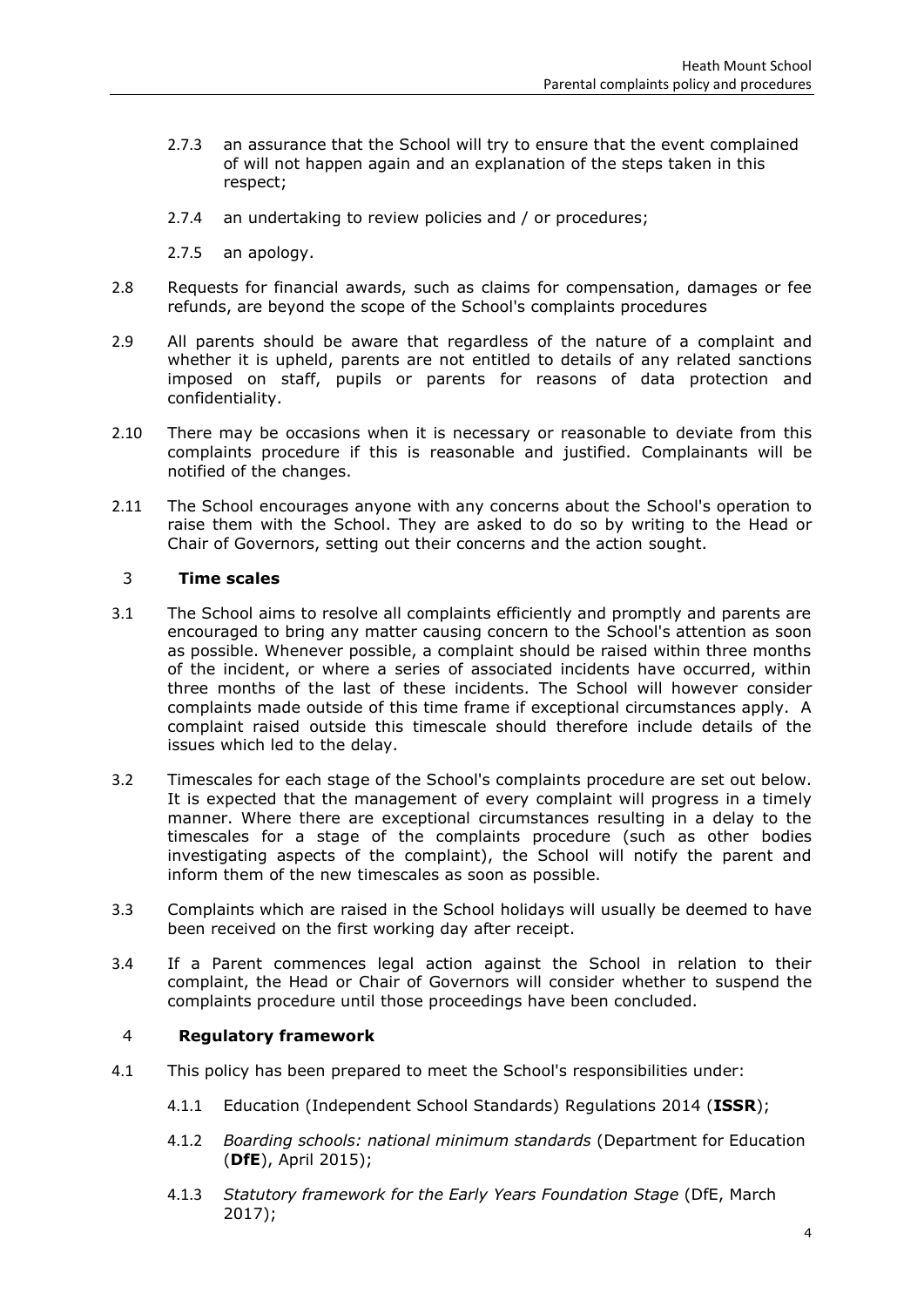- 4.1.4 Education and Skills Act 2008;
- 4.1.5 Children Act 1989;
- 4.1.6 Childcare Act 2006;
- 4.1.7 Data Protection Act 2018 and General Data Protection Regulation (**GDPR**); and
- 4.1.8 Equality Act 2010.
- 4.2 The Parent Contract will be relevant to the operation of this policy. Dependent upon the nature of the complaint, other school policies, procedures and resource materials may be relevant and of assistance.

## <span id="page-4-0"></span>5 **Responsibility statement and allocation of tasks**

- 5.1 The Board of Governors have overall responsibility for all matters which are the subject of this policy.
- 5.2 To ensure the efficient discharge of its responsibilities under this policy, the Proprietor has allocated the following tasks:

| <b>Task</b>                                                                                                                                                            | <b>Allocated to</b> | When / frequency of<br>review         |
|------------------------------------------------------------------------------------------------------------------------------------------------------------------------|---------------------|---------------------------------------|
| Keeping the policy up to<br>date and compliant with the<br>law and best practice                                                                                       | Compliance Manager  | As required, and at least<br>termly   |
| Monitoring the<br>implementation of the<br>policy                                                                                                                      | Headmaster          | As required, and at least<br>termly   |
| Maintaining up to date<br>records of all information<br>created in relation to the<br>policy and its<br>implementation as required<br>by the GDPR and the ISSR         | Headmaster          | As required, and at least<br>termly   |
| Seeking input from<br>interested groups (such as<br>pupils, staff, Parents) to<br>consider improvements to<br>the School's processes<br>under the policy               | Headmaster          | As required, and at least<br>annually |
| Formal review of<br>complaints and<br>implementation of any<br>recommendation to identify<br>trends and recommend<br>further improvement to<br>policies and procedures | Headmaster          | Annually                              |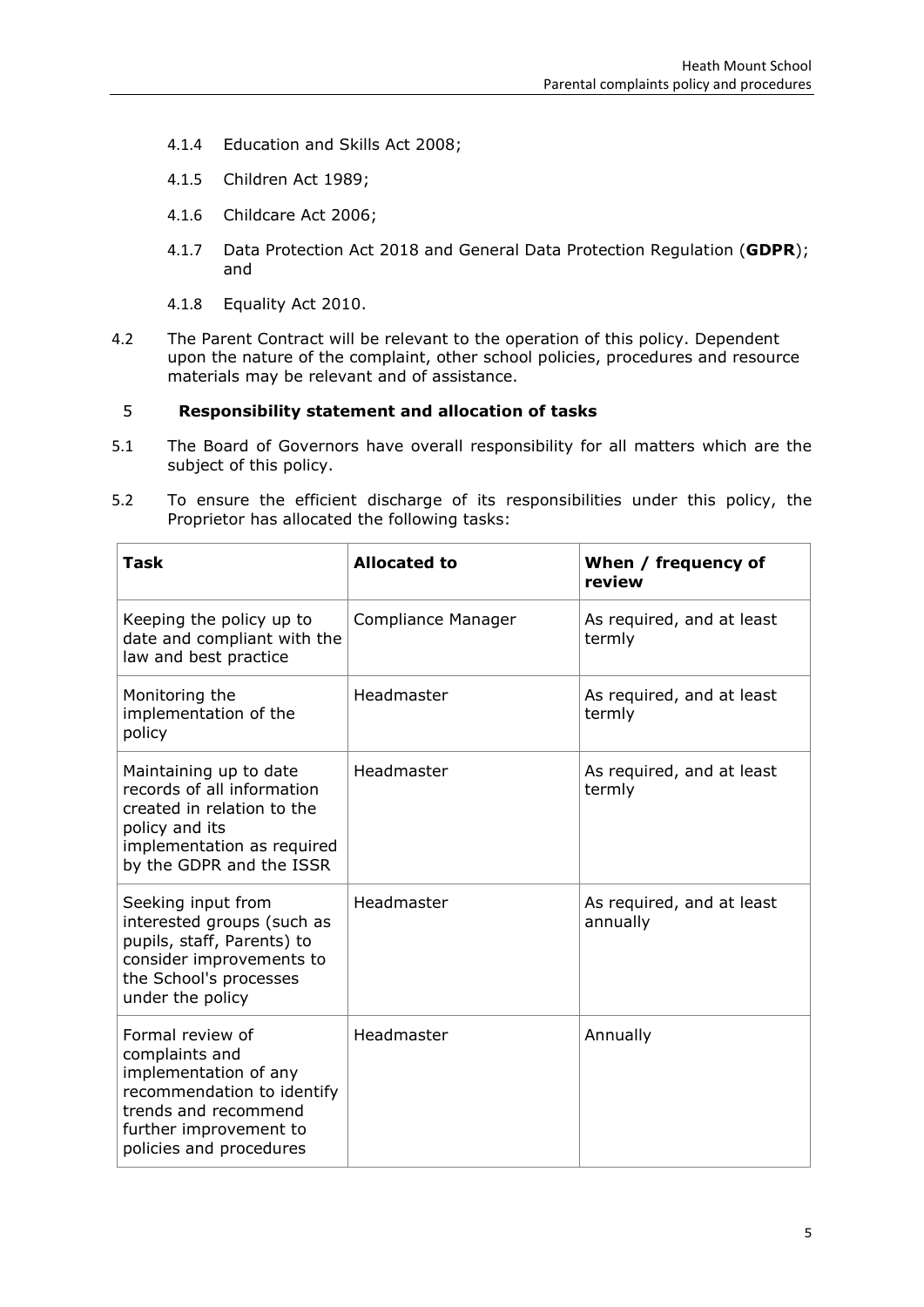## <span id="page-5-0"></span>6 **Publication and availability**

- 6.1 This policy is published on the School website.
- 6.2 This policy and all other policies referred to are available in hard copy on request.
- 6.3 A copy of the policy is available for inspection from the School office during a working day.
- 6.4 This policy can be made available in large print or other accessible format if required and the School will make other reasonable adjustments required to enable complainants to access and complete this procedure, such as holding meetings in accessible locations.
- 6.5 Information regarding the number of complaints registered under the formal procedure of this policy during the preceding school year is available to parents of pupils and parents of prospective pupils and, on request, to the Chief Inspector, the Secretary of State or an independent inspectorate. The School makes this available on the school website.

## <span id="page-5-1"></span>7 **Definitions and interpretation**

- 7.1 Where the following words or phrases are used in this policy:
	- 7.1.1 References to a **Parent**, in relation to a child or young person, includes any person who is not a parent but who has parental responsibility, or who has care of a pupil.
	- 7.1.2 References to **working days** mean Monday to Friday, when the School is open during term time. The dates of terms are published on the School's website. If the application of this definition is likely to introduce excessive delays, due to intervening School holidays, the School's approach is to take sensible and reasonable steps so as to minimise any hardship or unfairness arising from such delays.

#### <span id="page-5-2"></span>8 **Management of complaints**

8.1 The School's policy allows for complaints to be considered at three stages:

Stage 1: Informal raising of a complaint. Further details of this procedure are set out in [0.](#page-8-0)

Stage 2: A formal complaint in writing. Further details of this procedure are set out in [Appendix 2.](#page-10-0)

Stage 3: Reference to a complaints panel. Further details of this procedure are set out in [Appendix 3.](#page-12-0)

- 8.2 Separate procedures apply if:
	- 8.2.1 the Head expels or requires the removal of a pupil from the School and the parents seek a review of that decision. See the School's Expulsion, Removal and Review Policy; or
	- 8.2.2 To complaints by pupils. These are handled by Form Tutors of Heads of Year in the first instance. For complaints from boarders, please refer to the Boarding Policy and Statement, The Boys' Boarding Handbook and the Girls' Boarding Handbook.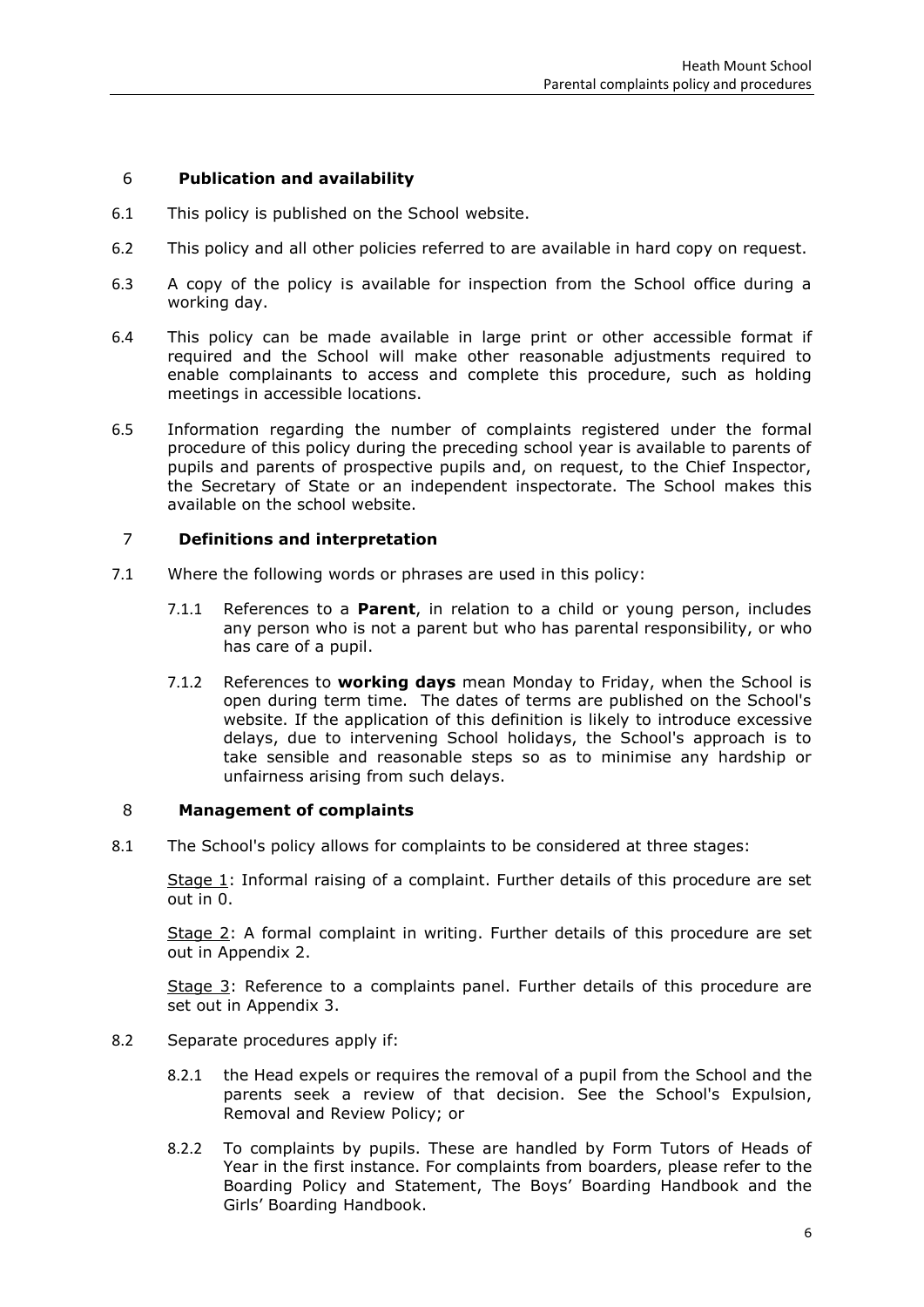8.2.3 Parents requiring assistance with making a complaint at any stage of the procedure (for example, because of a disability) should contact [Head.PA@heathmount.org.](mailto:Head.PA@heathmount.org) If the Head's PA is unavailable or is the subject of the complaint, please contact [office@heathmount.org.](mailto:office@heathmount.org)

## <span id="page-6-0"></span>9 **Expected standards of behaviour**

- 9.1 While the School will not normally limit the contact complainants have with the School, attention is drawn to the information included in Appendix 4 which is drawn from:
	- 9.1.1 the Department for Education's Best practice advice for school complaints [procedures 2019;](https://www.gov.uk/government/publications/school-complaints-procedures/best-practice-advice-for-school-complaints-procedures-2019) and
	- 9.1.2 the Department for Education guidance [Controlling access to school](https://www.gov.uk/government/publications/controlling-access-to-school-premises)  [premises 2018.](https://www.gov.uk/government/publications/controlling-access-to-school-premises)

## <span id="page-6-1"></span>10 **Record keeping and confidentiality**

- 10.1 All records created in accordance with this policy are managed in accordance with the School's policies that apply to the retention and destruction of records.
- 10.2 The School keeps a written record of all formal complaints, including the following:
	- 10.2.1 whether they were resolved at Stage 2 or Stage 3;
	- 10.2.2 the action taken by the School as a result of the complaints (regardless of whether they are upheld);
	- 10.2.3 whether the complaint relates to the School's boarding provision.
- 10.3 A record of complaints in EYFS is available to Ofsted if requested.
- 10.4 A separate record of any complaints in relation to the School's boarding provision are recorded separately.
- 10.5 The records created in accordance with this policy may contain personal data. The School's Parent Privacy Notice which explains how it will use personal data about pupils and parents. The Privacy Notice is published on the School's website.
- 10.6 School staff will ensure that they follow the School's data protection policies and procedures when handling personal data created in connection with this policy. This includes the School's Data Protection Policy and how we use your information Privacy Notice for parents' procedure.
- 10.7 In accordance with data protection principles, details of individual complaints will be kept only for as long as is reasonably necessary in the circumstances Correspondence, statements and records relating to individual complaints will be kept confidential except where access is requested by the Secretary of State or where disclosure is required in the course of an inspection or under other legal authority or court order.
- 10.8 Governors are presented with a redacted overview of all concerns and complaints at Full Board Meetings so that they have oversight and can discuss patterns and concerns.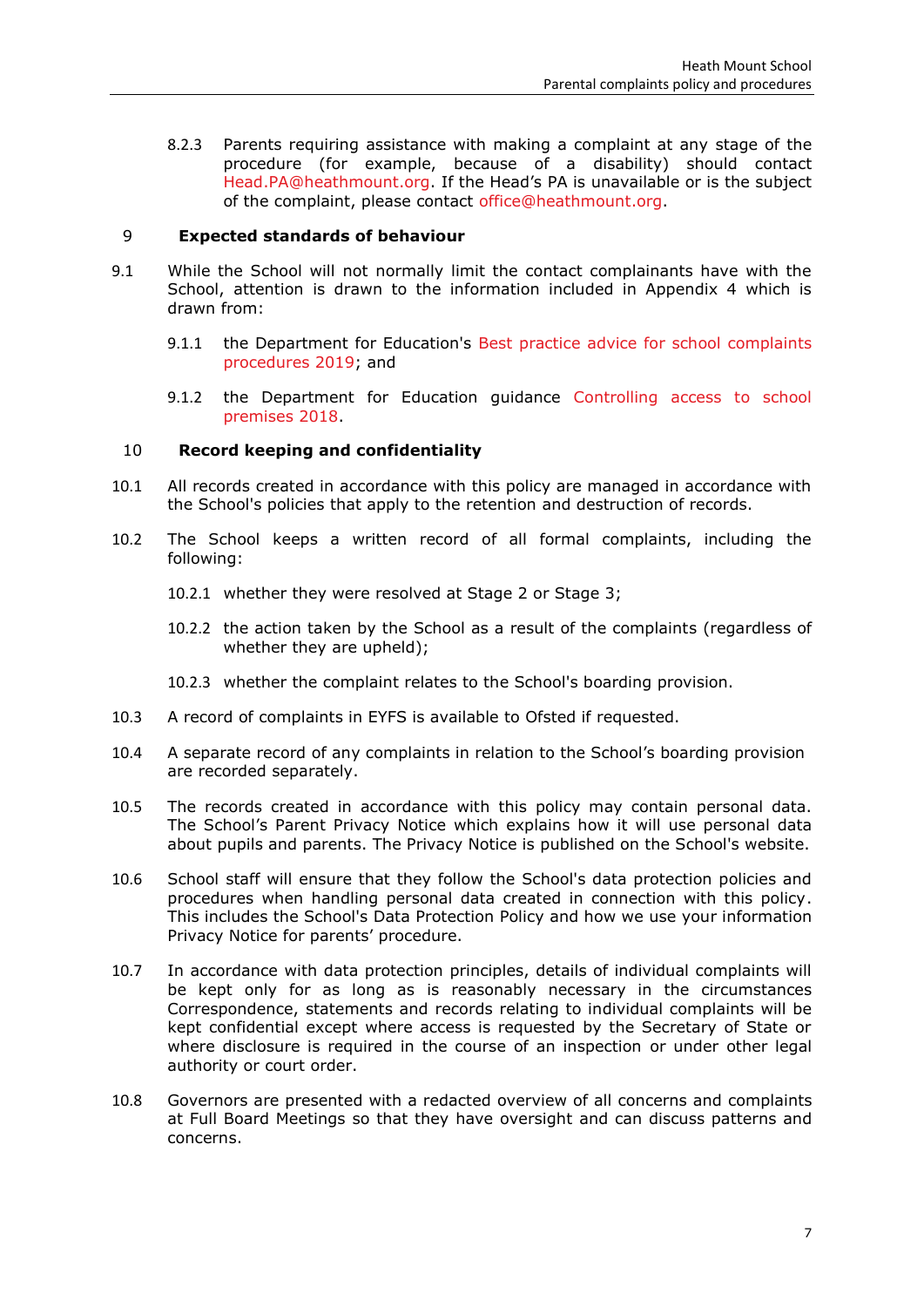## <span id="page-7-0"></span>11 **Complaints to Ofsted and the Independent Schools Inspectorate**

- 11.1 Parents of children in the School's Early Years Foundation Stage have the right to contact Ofsted and / or ISI if they believe the School is not meeting the EYFS requirements.
- 11.2 Ofsted can be contacted on 0300 123 4666 or at [enquiries@ofsted.gov.uk.](mailto:enquiries@ofsted.gov.uk)
- 11.3 ISI can be contacted at [concerns@isi.net](mailto:concerns@isi.net) or on 020 7600 0100.

#### <span id="page-7-1"></span>12 **Training**

- 12.1 The School ensures that regular guidance and training is arranged on induction and at regular intervals thereafter so that staff and volunteers understand what is expected of them by this policy and have the necessary knowledge and skills to carry out their roles.
- 12.2 The level and frequency of training depends on the role of the individual member of staff.
- 12.3 The School maintains written records of all staff training.

#### <span id="page-7-2"></span>13 **Monitoring and Review**

| Governors' Committee Reviewing                          | Governance Committee |
|---------------------------------------------------------|----------------------|
| Date of adoption of this policy                         | 18 November 2020     |
| Date last formally reviewed                             | 2020                 |
| Date for next review of this policy                     | November 2021        |
| Person responsible for implementation<br>and monitoring | Headmaster           |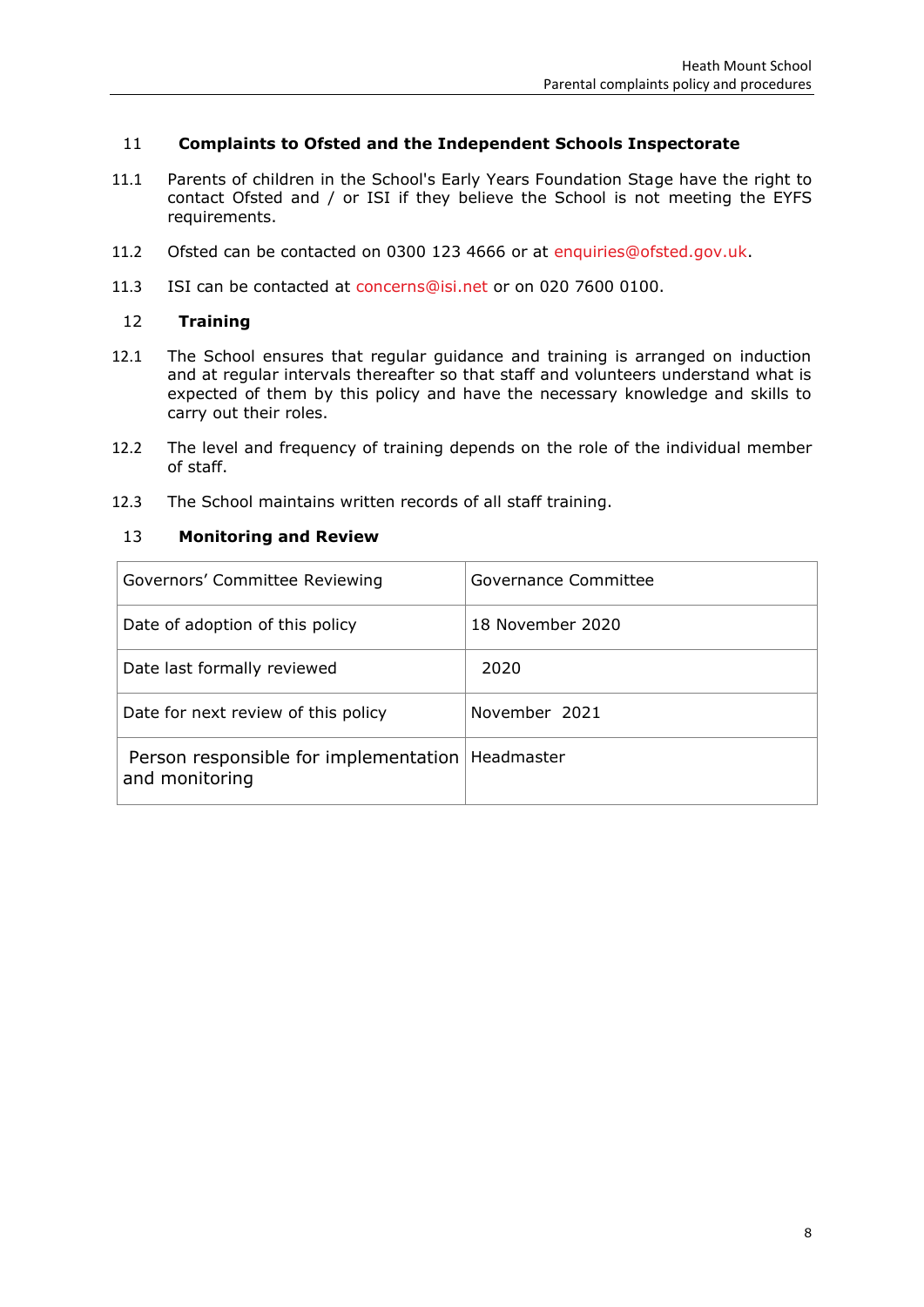## <span id="page-8-0"></span>**Appendix 1 Stage 1: informal complaint**

#### 1 **Informal resolution of a complaint**

1.1 We hope and expect that most complaints can be resolved informally without the need to use the formal stages of the complaints procedure. For example, dissatisfaction about some aspect of teaching or pastoral care or a billing error should be able to be resolved by the relevant member of staff.

#### 2 **Who to contact**

- 2.1 Where appropriate, complaints should initially be raised as follows:
	- 2.1.1 **educational issues**: if the matter relates to the classroom, the curriculum or special educational needs, please speak or write initially to the pupil's form tutor. Your complaint may be passed to a more senior member of staff if appropriate;
	- 2.1.2 **pastoral care**: for complaints relating to matters outside the classroom, please speak or write to the form tutor or Head of Year;
	- 2.1.3 **disciplinary matters**: a problem over any disciplinary action taken or a sanction imposed should be raised first with the member of staff who imposed it / the Head of Year;
	- 2.1.4 **financial matters**: a query relating to fees or extras should be addressed in writing to the Bursar.
- 2.2 The complaint may be passed to a more senior member of staff if appropriate.
- 2.3 An informal complaint will be acknowledged by telephone, email or letter within three working days of receipt, indicating the action that is being taken and the likely timescales. Such action may include an investigation and / or a meeting with the parent.
- 2.4 Wherever appropriate, the School will ask the parent at the earliest stage what they think might resolve the issue.
- 2.5 The parent will usually receive a response to the complaint within 15 working days.
- 2.6 If the parent is dissatisfied with the response to the informal complaint or in the event that the complaint cannot be resolved by informal means, the parent may make a formal complaint, usually within 15 working days, under Stage 2 of this procedure as set out in [Appendix 2.](#page-10-0)

#### 3 **Complaints about the Head**

- 3.1 The procedure for dealing with an informal complaint about the Head of the School is set out below:
- 4 The complaint should be made to the Chair of governors via the clerk to the Governors. The Chair of Governors or their nominee will call for a full report from the Head and for all the relevant documents. The Chair of Governors or their nominee may also call for a briefing from members of staff, and will in most cases, speak to or meet with the parents to discuss the matter further. Once the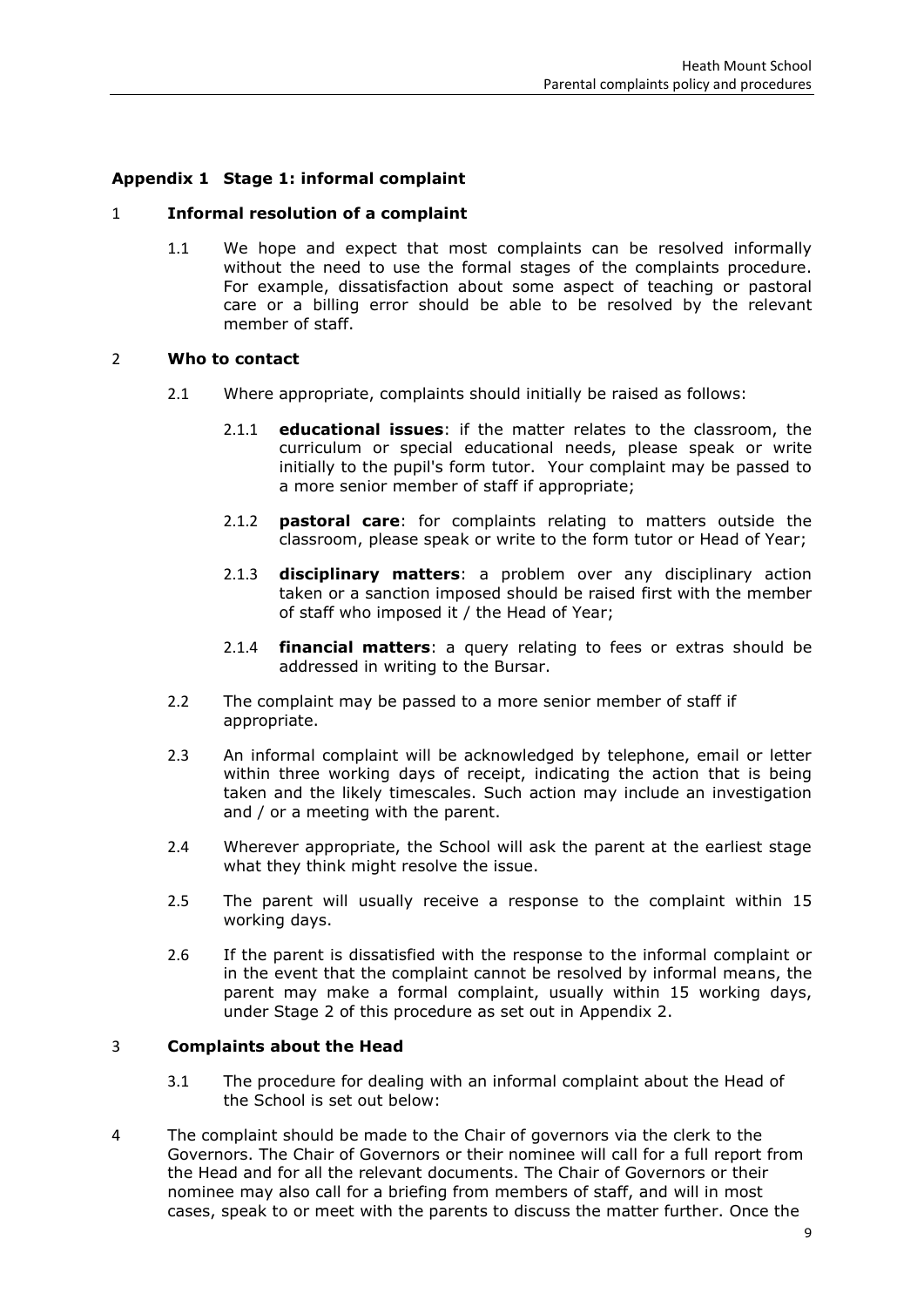Chair of Governors or their nominee is satisfied that, so far as is reasonably practicable, all of the relevant facts have been established, the parents will be informed of the decision in writing. The Chair of Governors or their nominee will give reasons for his / her decision. If parents are still not satisfied with the decision, they should proceed to stage 3 of this procedure, usually within 15 working days of receipt of the Chair of Governor's or his / her nominee's written decision. **Complaints about the Governors**

4.1 Complaints about the Chair of Governors, any individual governor or the whole governing body should be addressed to the Clerk to the Governors via the School office. Please mark them as Private and Confidential.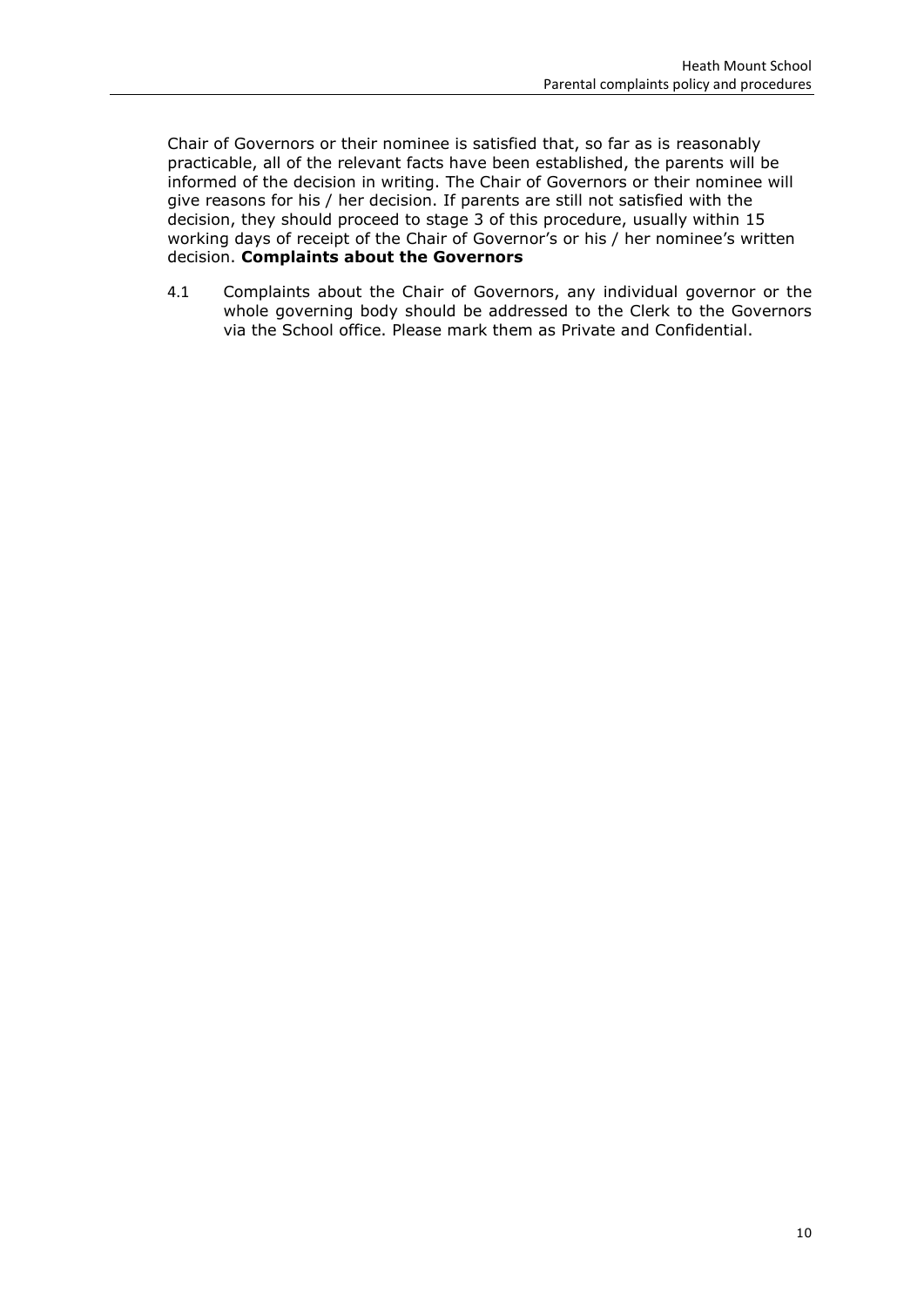## <span id="page-10-0"></span>**Appendix 2 Stage 2: formal complaint**

#### 1 **How to make a formal complaint**

- 1.1 Complaints will usually only progress to Stage 2 after first being considered at the informal stage and only then if the parent indicates that they intend to escalate a matter to the formal stage.
- 1.2 The formal complaint should be in writing addressed to the Head of the School usually within 15 working days from receipt of the response to their complaint and should include:
	- 1.2.1 The complainant's name and full contact details;
	- 1.2.2 details of the complaint and who it has previously been raised with;
	- 1.2.3 a copy of any relevant documents;
	- 1.2.4 and the outcome desired.
- 1.3 The complaint will be acknowledged within three working days, indicating the action that is being taken and the likely timescales.

#### 2 **Investigation**

- 2.1 The subject matter of the complaint will be investigated in the most appropriate manner, which may include some or all of the following steps:
	- 2.1.1 delegation of the investigation to a senior member of staff or third party;
	- 2.1.2 involvement of one or more Governors;
	- 2.1.3 request for additional information from the parent, including what they think might resolve the issue (if not already requested under Stage 1); and
	- 2.1.4 request for a conversation and / or a meeting with the parent personally and / or others with relevant knowledge of the circumstances to define the scope of the complaint and or assist in the investigation.
- 2.2 Written records will be kept of all meetings and interviews held in relation to the complaint. Where the investigation is conducted by someone else, they will prepare a report on the investigation which will usually then be considered by the Head. Personal data may be redacted, and names anonymised or cyphered in line with data protection principles.

#### 3 **Decision**

- 3.1 The parent will be notified by email or letter of the Stage 2 decision and the reasons for it, usually within 28 working days from receipt of the formal complaint.
- 3.2 If the parent is dissatisfied with the Stage 2 response to the complaint, the parent can request that the complaint be referred to a complaints panel under Stage 3, using the procedure set out in [Appendix 3.](#page-12-0) This should usually be done within 15 working days of receipt of the stage 2 decision.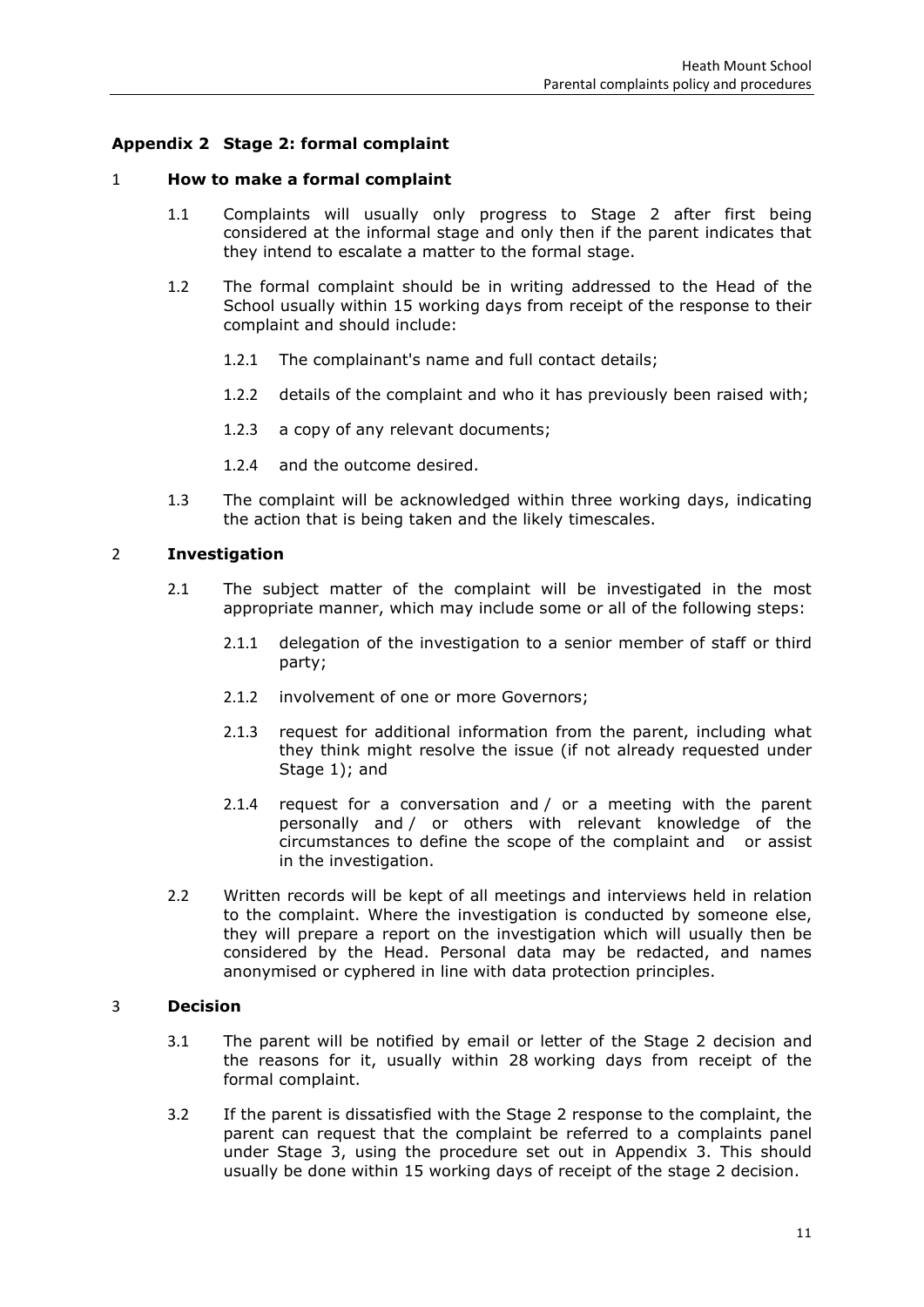3.3 Early Years Foundation Stage (**EYFS**): Parents of pupils in the EYFS setting will be notified of the outcome of the investigation within 28 calendar days of the initial written complaint being received.

## 4 **Complaints about the Head**

- 4.1 The procedure for dealing with a formal complaint about the Head of the School is set out below:
	- 4.1.1 The complaint should be put in writing to the Chair of Governors (via the Clerk to the Governors). The complaint should include the same information referred to above.
	- 4.1.2 The Chair of Governors (via the Clerk to the Governors) will acknowledge the complaint within three working days of receipt and indicate the action that is being taken and the likely timescale. Such action may include an investigation and/or a meeting with the parent. The parent will usually receive a response to the complaint within 28 working days.
	- 4.1.3 If the parent is dissatisfied with the response to the complaint, the parent can request that the complaint be referred to a complaints panel under Stage 3, using the procedure set out in [Appendix 3.](#page-12-0) This should usually be done within 15 working days of receipt of the decision from the Chair of Governors.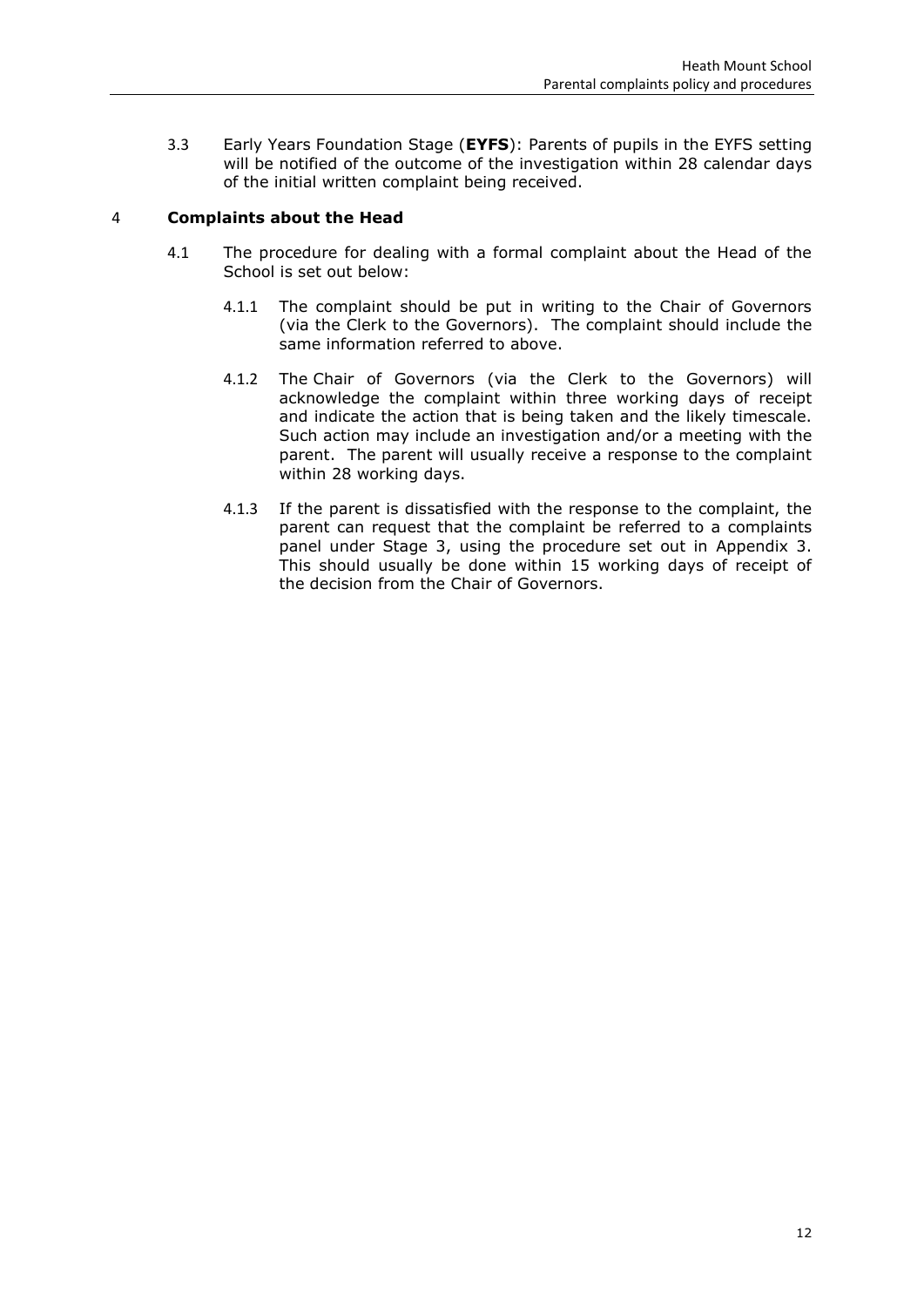## <span id="page-12-0"></span>**Appendix 3 Stage 3: complaints panel**

## 1 **Complaints panel hearing**

- 1.1 If a parent is dissatisfied with the Stage 2 response to the complaint, they can request a complaints panel hearing.
- 1.2 A complaints panel Hearing (**Hearing**) is a Hearing to review those elements of the decision made at stage 2 about which the parent remains dissatisfied. The panel is not obliged to consider any new complaints at this stage.

## 2 **How to request a Hearing**

- 2.1 A request for a Hearing must be put in writing to the Clerk to the Governors and will usually only be considered if the procedure at Stage 2 has been completed.
- 2.2 The written request should usually be made within 15 working days from receipt of the stage 2 decision and should include:
	- 2.2.1 the complainant's name and full contact details;
	- 2.2.2 details of those aspects of the complaint about which the parent remains dissatisfied;
	- 2.2.3 copies of any relevant documents which the parent would like he panel to consider; and
	- 2.2.4 the outcome desired;
	- 2.2.5 whether the parent wishes to attend the hearing and if so, whether they propose to be accompanied.
- 2.3 If assistance with the request is required, for example because of a disability, please inform the Clerk to the Governors who will be happy to make appropriate arrangements.
- 2.4 The Clerk to the Governors will acknowledge the request for a Hearing in writing within three working days of receipt.
- 2.5 Every effort will be made to enable the Hearing to take place within 15 working days of receipt of the request.

#### 3 **Planning the Hearing**

- 3.1 The Clerk to the Governors will send written notification to each party of the date, time and place of the Hearing at least ten working days before the date of the Hearing.
- 3.2 Copies of any documents (additional to those specified in 2.2.3) that the parent wishes the complaints panel to consider should be sent to the Clerk to the Governors to be received at least seven working days prior to the Hearing.
- 3.3 The Clerk to the Governors will circulate a copy of the bundle of documents to be considered by the complaints panel to all parties at least three working days prior to the Hearing.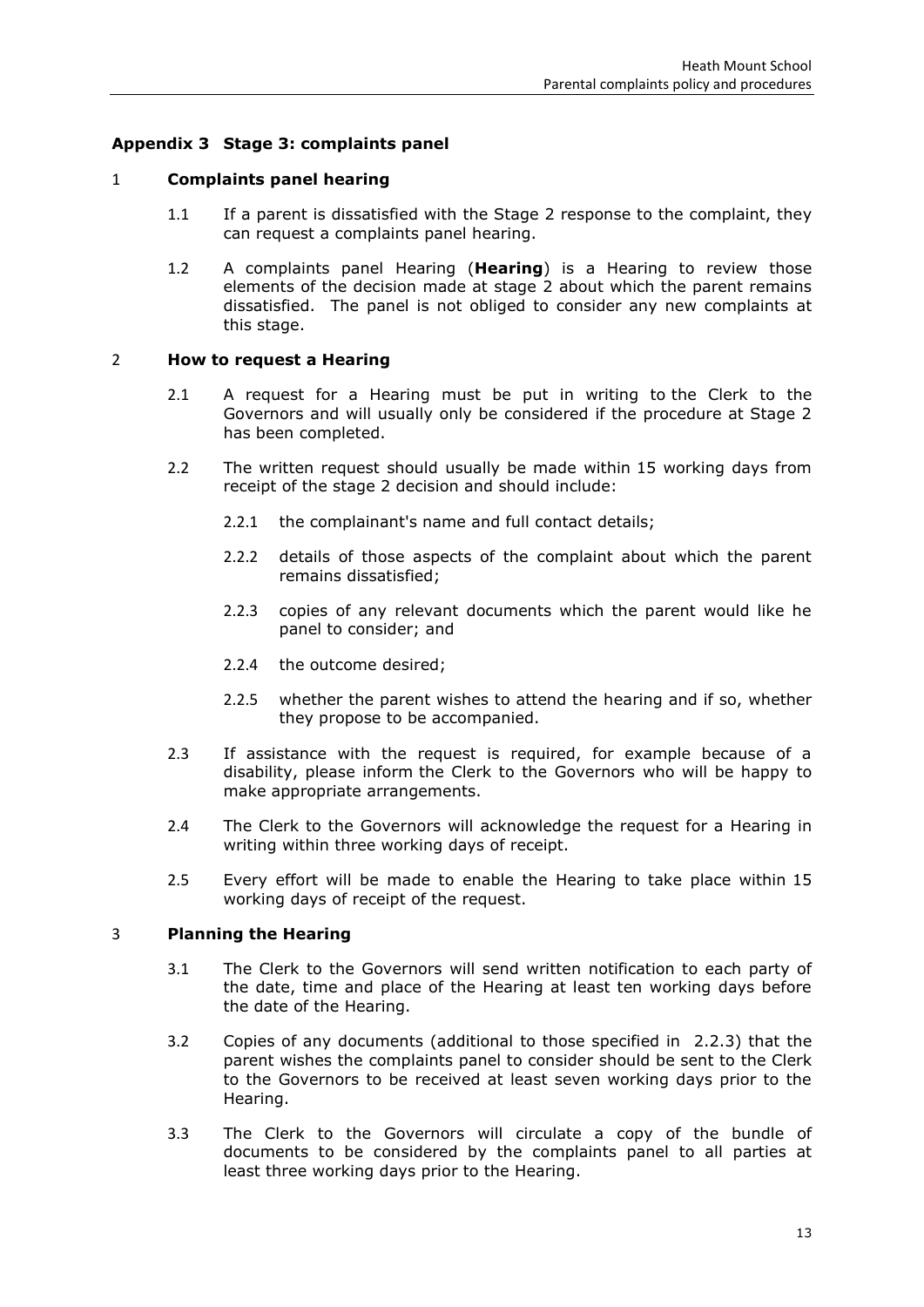- 3.4 The parent may be accompanied at the Hearing, for example by a relative or friend. The Hearing is an internal proceeding, not legal proceedings, and legal representation is unnecessary.
- 3.5 The parent should note that the complaints panel will wish to speak to him / her directly. If they are accompanied by a legally qualified person, that person will not be permitted to act as an advocate or to address the Hearing unless invited to do so by the Chair of the complaints panel.
- 3.6 A person will be appointed to take a minute of the Hearing.

## 4 **Composition of the complaints panel**

- 4.1 The complaints panel will comprise at least three individuals who have no detailed prior knowledge of the circumstances of the complaint, including at least one panel member who is independent of the management and running of the School.
- 4.2 The parent may ask the Clerk to the Governors to inform them who has been appointed to sit on the complaints panel ahead of the Hearing. Fair consideration will be given to any reasonable objection to a particular member of the panel.
- 4.3 The Chair of the Governors will usually appoint one of the panel members to be the Chair of the panel throughout the proceedings.

## 5 **Role of the complaints panel**

- 5.1 The role of the complaints panel is to establish the facts surrounding the complaints that remain in issue by considering:
	- 5.1.1 the documents provided by both parties; and
	- 5.1.2 any representations made by the parties;

to review the decision reached at Stage 2, and to consider on the balance of probabilities, whether to uphold each complaint.

#### 6 **The Hearing**

- 6.1 Unless prior to the commencement of the Hearing, a parent confirms that they are satisfied with the outcome of their complaint, the Hearing will proceed notwithstanding that the parent may decide not to attend. In these circumstances, the complaints panel will consider the parent's complaint in his / her absence and issue findings on the substance of the complaint.
- 6.2 The panel will usually hear representations from the Stage 2 decisionmaker and the Parent(s).
- 6.3 The Hearing is not a legal proceeding and the complaints panel shall be under no obligation to hear oral evidence from witnesses to the issues complained of but may do so and / or may take written statements into account.
- 6.4 All statements made at the Hearing will be unsworn. The parties will be entitled to write their own notes for reference purposes.
- 6.5 All those present are expected to show courtesy, restraint and good manners. If they fail to do so and after due warning, the Hearing may be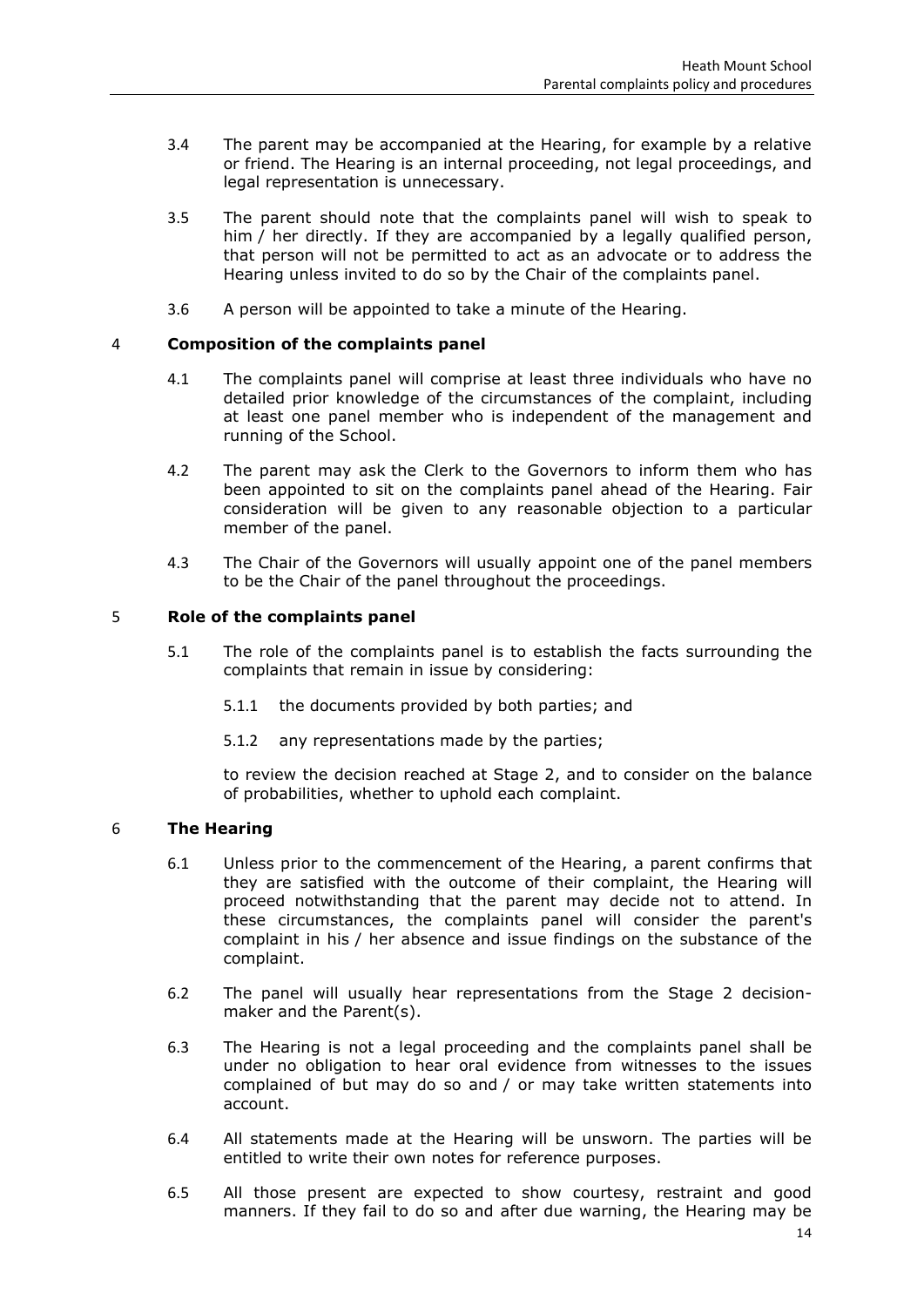adjourned or terminated at the discretion of the Chair. Any person who is dissatisfied with any aspect of the way the Hearing is conducted must say so before the proceedings go any further and his / her comment will be minuted.

- 6.6 The Chair may, at his / her discretion, otherwise adjourn the Hearing if he / she considers it appropriate to do so. This may include an adjournment for welfare reasons, to enable additional information to be obtained and/or considered or for the parties to take legal advice on a specific issue arising.
- 6.7 When the Chair of the panel is satisfied that sufficient consideration has been given to the documentation provided and any representations made by the parties, he / she will conclude the Hearing.
- 6.8 A Hearing before the complaints panel is a private proceeding. No notes or other records or oral statements relating to the complaint or any matter discussed in or arising from the proceeding shall be published or otherwise made available directly or indirectly to the press or other media.

## 7 **Decision**

- 7.1 The complaints panel will make findings about each complaint on the balance of probabilities and may make recommendations.
- 7.2 It is not within the powers of the complaints panel to make any financial award, nor to impose sanctions on staff, pupils or parents, although the complaints panel may make recommendations about these issues.
- 7.3 The minutes of the complaints panel hearing, together with the complaints panel's findings and any recommendations will usually be provided in writing to the parents and, where relevant, the person complained about, within five working days of the Hearing.

#### 8 **Next steps**

- 8.1 The decision of the Panel is final. There will be no further opportunity within the School for consideration of the complaint. The completion of Stage 3 represents the conclusion of the School's complaints procedure.
- 8.2 The School will however ensure that the panel decision is recorded appropriately and that any recommendations made in the course of a complaint are properly considered and actioned as appropriate.
- 8.3 The complaints panel's findings and any recommendations including any actions taken to implement them will also be available for inspection on the School premises by the Governors and the Head.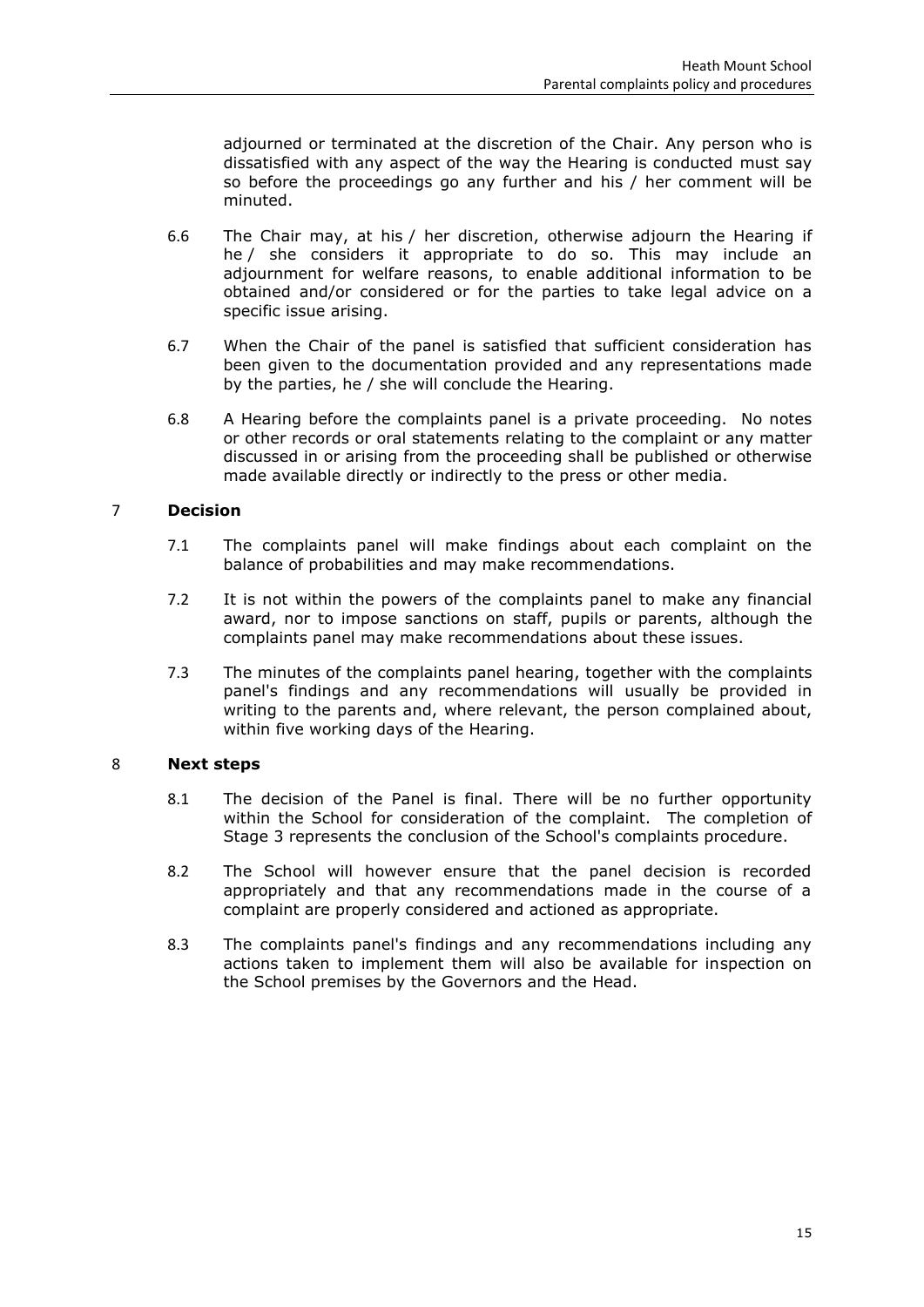### <span id="page-15-0"></span>**Appendix 4 Unreasonable complaints**

- 1 The School is committed to dealing with all complaints fairly and impartially, and to providing a high-quality service to those who complain. We will not normally limit the contact complainants have with us. However, we do not expect our staff to tolerate unacceptable behaviour and will take action to protect staff from that behaviour, including that which is abusive, offensive or threatening.
- 2 Unreasonable complaints are taken seriously by the School as they put a strain on valuable resources and hinder the progress of proper investigations.
- 3 We adopt the Department for Education's definition of unreasonable behaviour as that which hinders our consideration of complaints because of the frequency or nature of the complainant's contact with the School, such as if the complainant:
	- 3.1 refuses to articulate their complaint or specify the grounds of a complaint or the outcomes sought by raising the complaint, despite offers of assistance;
	- 3.2 refuses to co-operate with the complaint's investigation process;
	- 3.3 refuses to accept that certain issues are not within the scope of a complaints procedure;
	- 3.4 insists on the complaint being dealt with in ways which are incompatible with the adopted complaints procedure or with good practice;
	- 3.5 introduces trivial or irrelevant information which the complainant expects to be taken into account and commented on, or raises large numbers of detailed but unimportant questions, and insists they are fully answered, often immediately and to their own timescales;
	- 3.6 makes unjustified complaints about staff who are trying to deal with the issues, and seeks to have them replaced;
	- 3.7 changes the basis of the complaint as the investigation proceeds;
	- 3.8 repeatedly makes the same complaint (despite previous investigations or responses concluding that the complaint is groundless or has been addressed);
	- 3.9 refuses to accept the findings of the investigation into that complaint where the School's complaints procedure has been fully and properly implemented and completed;
	- 3.10 seeks an unrealistic outcome;
	- 3.11 makes excessive demands on school time by frequent, lengthy and complicated contact with staff regarding the complaint in person, in writing, by email and by telephone while the complaint is being dealt with;
	- 3.12 uses threats to intimidate;
	- 3.13 uses abusive, offensive or discriminatory language or violence;
	- 3.14 knowingly provides falsified information;
	- 3.15 publishes unacceptable information on social media or other public forums.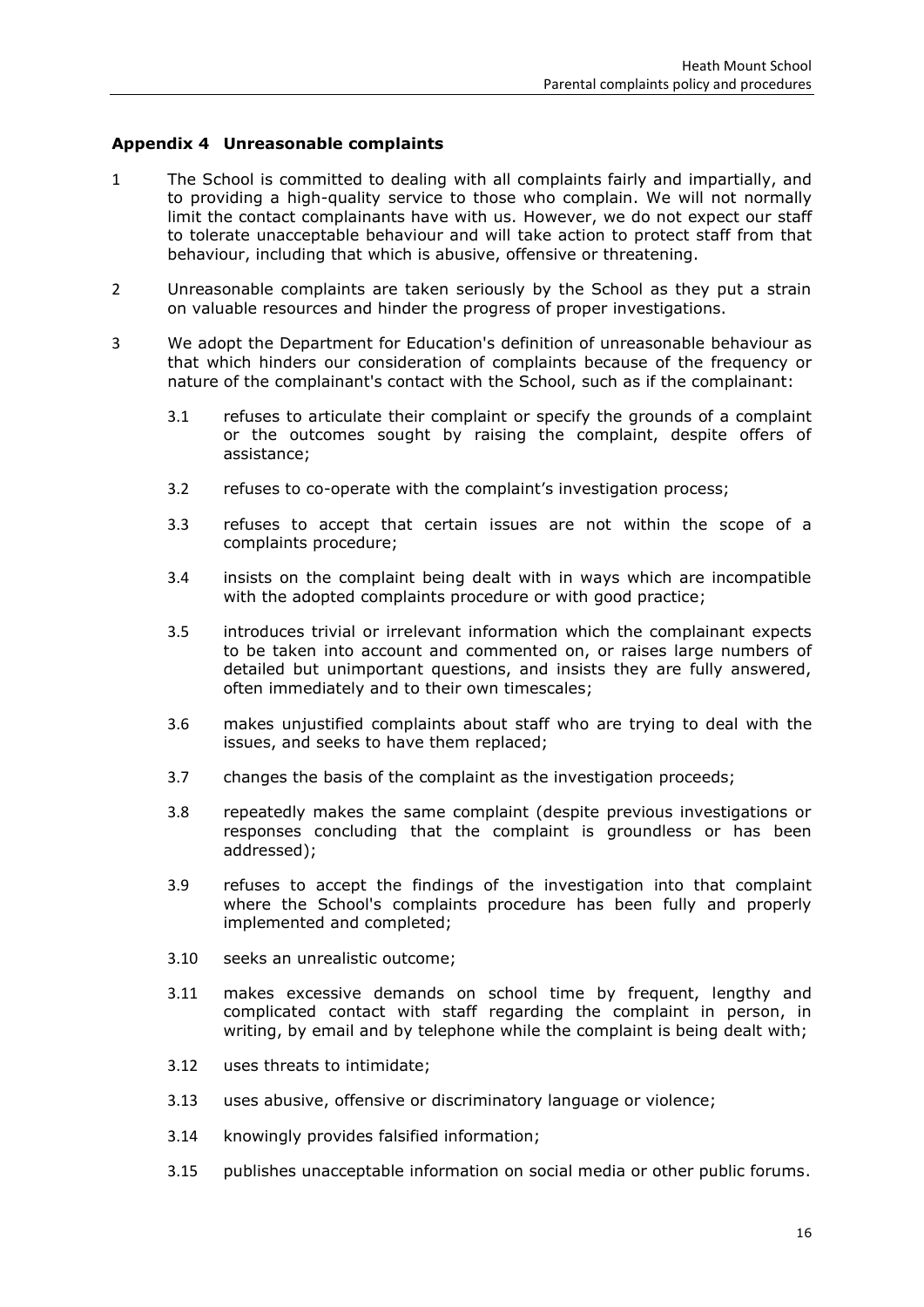- 4 A complaint may also be considered unreasonable if it is manifestly unjustified, inappropriate, or an improper use of formal procedure.
- 5 In assessing this, the School shall have regard to all the circumstances of the case and the nature of the complaint itself rather than the nature of the complainant. In assessing all the circumstances of the case, the School will consider a range of factors including:
	- 5.1 whether a complaint has reasonable foundation;
	- 5.2 the history and context of the complaint (and any evidence where relevant);
	- 5.3 whether the time and cost of investigating the complaint is proportionate to the issue(s) complained of;
	- 5.4 whether an investigation of the complaint is likely to cause a disproportionate or unjustified level of disruption, irritation or distress;
	- 5.5 unexplained delay in raising a complaint or issue;
	- 5.6 if the purpose of the complaint is to obtain an outcome which is unavailable via the complaint's procedure, such as a claim for compensation, damages or a refund of fees paid;
	- 5.7 any evidence of a complaint being brought for an improper purpose.
- 6 Whenever possible, the Head and / or Chair of Governors will discuss any concerns with the complainant informally before dismissing a complaint as unreasonable.
- 7 If the behaviour continues, the School will write to the complainant explaining that their behaviour is unreasonable and ask them to change it.
- 8 For complainants who excessively contact the School causing a significant level of disruption, the School may specify methods of communication and limit number of contacts in a communication plan. This will be reviewed after six months.
- 9 In response to any serious incident of aggression or violence, the School will immediately inform the police and communicate its actions in writing. This may include barring an individual from the School.
- 10 It is open to a complainant to request that a complaints panel be convened to determine the single issue of whether the School's dismissal of the complainant's original complaint(s) was justified.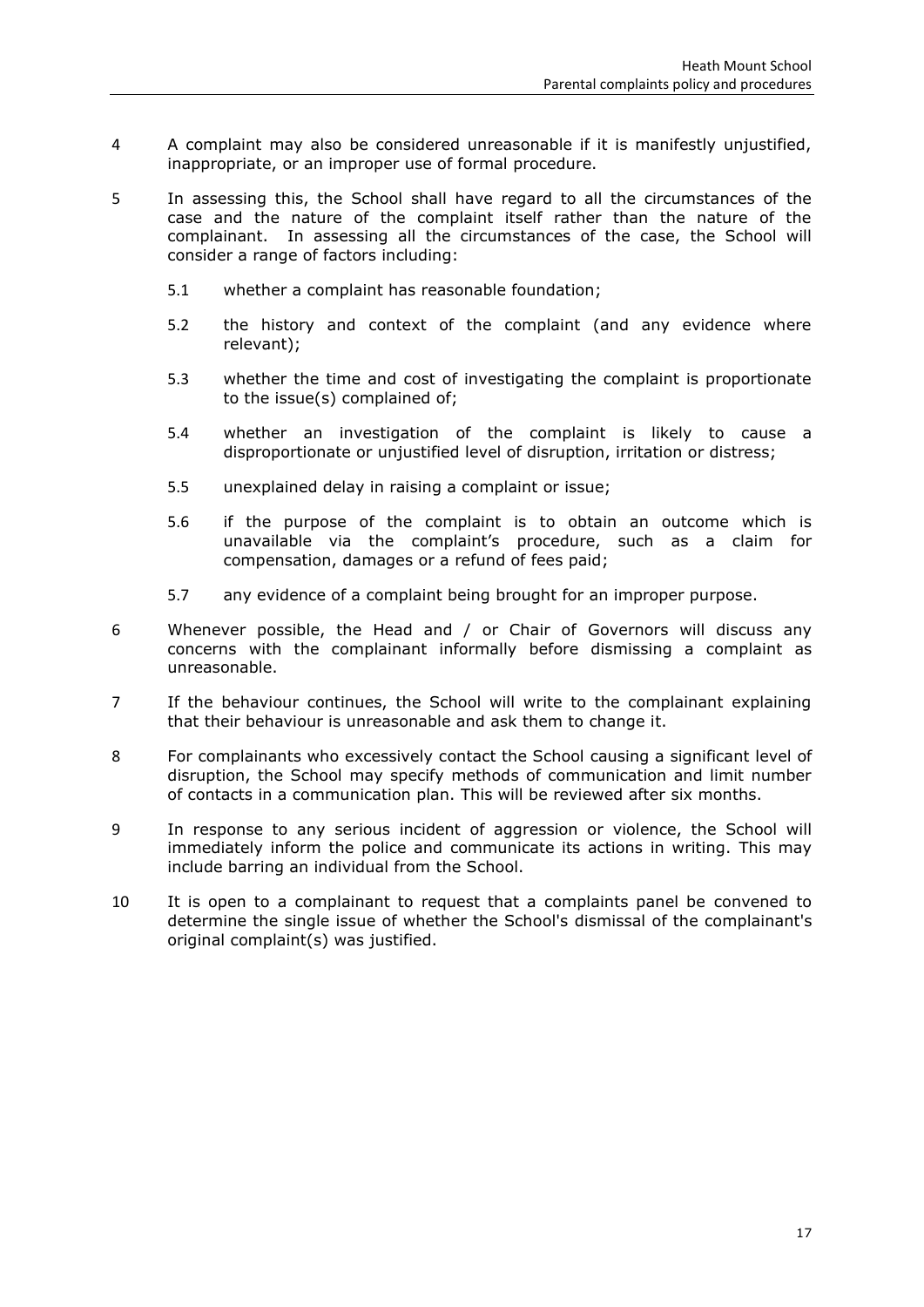## **Covid-19 Addendum**

- 1. The School is committed to dealing with all complaints fairly and impartially and in as timely a manner as possible. During the Covid-19 pandemic (the Pandemic) the Governing Board has agreed that alternative arrangements may be required to safely progress the complaints through the various stages of the complaint's procedure.
- 2. Timescales may be impacted by the Pandemic, particularly if the government varies or imposes tighter restrictions or tiers of restrictions applicable to the School or the school community. Staff handling or assisting with a complaints process or parents raising a compliant may be required to self-isolate. Consequently, a degree of flexibility on timescales during the Pandemic may need to be agreed between the School and Parents.

#### 3. **Stage 1: informal complaint**

3.1. If any of the staff referred to in Appendix 1, paragraph 2 require clarification from the Parent but consider it inadvisable to invite 'visitors' into the School because of the Pandemic, an alternative method of communication may be used, including a telephone call or virtual meeting.

#### 4. **Stage 2: formal complaint**

- 4.1. During any period in which coronavirus restrictions are in place, the Board of Governors may choose to convene the hearing by remote access. In reaching this decision, the Board of Governors must consider the needs of the complainant (as far as possible0 and the latest public health guidance (including the [guidance for the full opening of schools.](https://www.gov.uk/government/publications/actions-for-schools-during-the-coronavirus-outbreak/guidance-for-full-opening-schools)
- 4.2. When deciding to hold a hearing remotely, the Board of Governors must ensure that:
	- 4.2.1. All participants agree to the use of remote access;
	- 4.2.2. All the participants have access to the technology which will allow them to hear and speak throughout the meeting, and to see and be seen;
	- 4.2.3. All the participants will be able to put across their point of view or fulfil their function;
	- 4.2.4. The meeting can be held fairly and transparently via remote access;

#### 5. **Arranging a remote access meeting**

- 5.1. When the Board of Governors have determined that a remote hearing should take place, the Clerk to the Governors should ensure that the complaint agrees with this. If the complainant does not agree, they should be made aware that the hearing is likely to be delayed.
- 5.2. The Board of Governors must comply with relevant equalities legislation and recognise that some participants may find it difficult to participate in a remote access meeting (for example, if someone has a disability or if English is not their first language).

#### 6. **Running the meeting**

6.1. When a meeting is conducted via remote access, every effort should be made by the Chair of the meeting or panel to ensure that the complainant understands